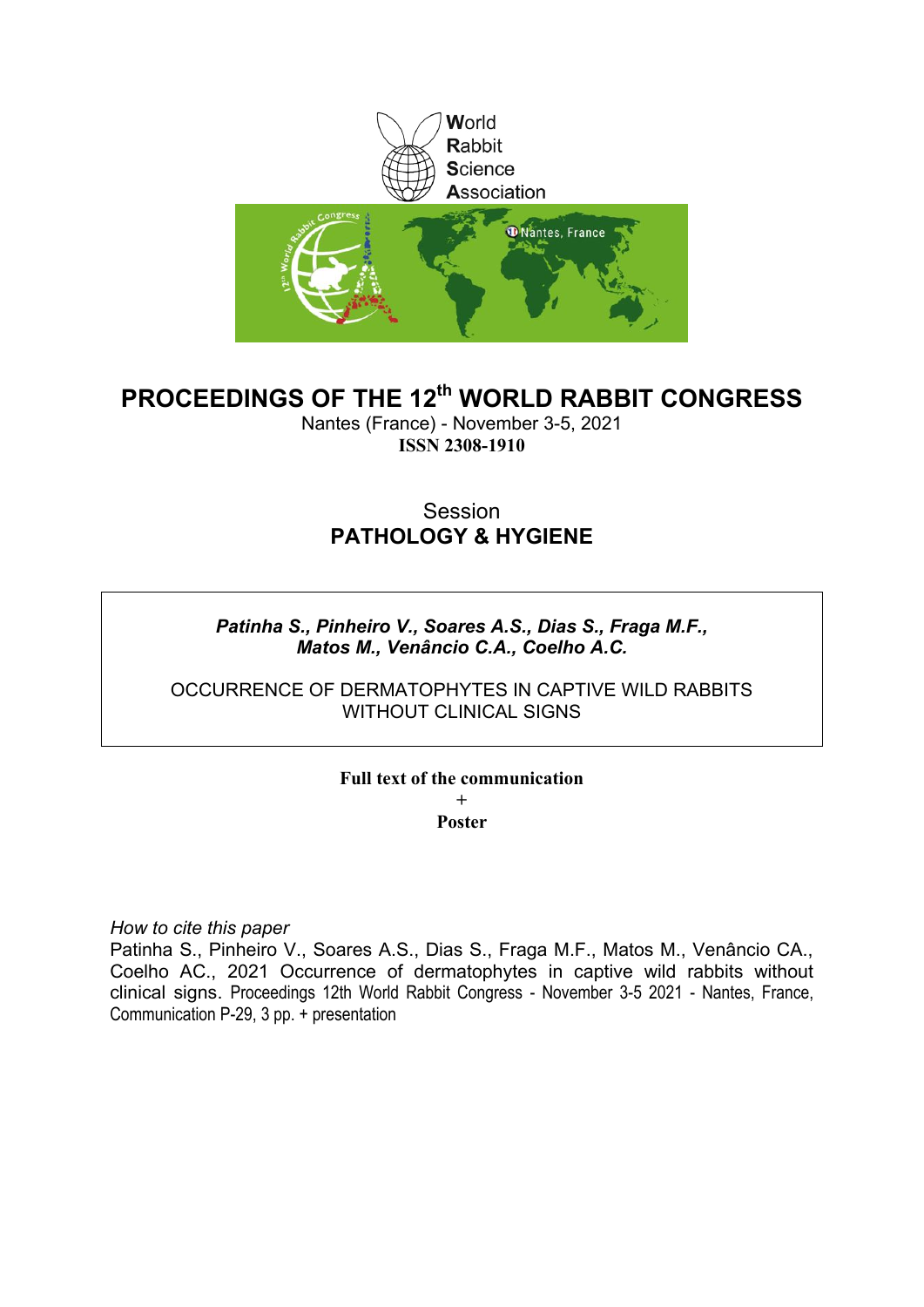# **OCCURRENCE OF DERMATOPHYTES IN CAPTIVE WILD RABBITS WITHOUT CLINICAL SIGNS**

**Patinha S.<sup>1</sup> , Pinheiro V.2,3\*, Soares AS.<sup>4</sup> , Dias S.<sup>1</sup> , Fraga MF<sup>1</sup> , Matos M.5,6 , Venâncio CA.3,4, Coelho AC.1,2** 

<sup>1</sup>Department of Veterinary Sciences, School of Agrarian and Veterinary Sciences (ECAV), University of Trás-os-Montes e Alto Douro (UTAD), Vila Real, Portugal <sup>2</sup> Animal and Veterinary Research Centre, UTAD, Vila Real, Portugal <sup>3</sup>Department of Zootechnics, ECAV, UTAD, Vila Real, Portugal <sup>4</sup>Centre for the Research and Technology of Agro-Environmental and Biological Sciences, UTAD <sup>5</sup>Department of Genetics and Biotechnology, UTAD, Portugal <sup>6</sup>BkioISI – Biosystems & Integrative Sciences Institute, Faculdade de Ciências, Universidade de Lisboa, Lisboa, Portugal

\*Corresponding author: vpinheir@utad.pt

#### **ABSTRACT**

Dermatophyte or ringworm infection is a superficial skin infection, with veterinary and public health importance. An epidemiological dermatophytosis survey was carried out in captive wild rabbits without clinical signs in Northern of Portugal. Between August and December 2019, 71 hair samples were collected with the Mackenzie toothbrush technique. In this study, dermatophytes were identified from samples of 5 wild rabbits. The overall occurrence of dermatophyte species was 7.0% (95% confidence interval, CI: 2.3% to 15.6%). *Trichophyton mentagrophytes* Complex was the only genus isolated. Considering the paucity of epidemiological reports in this country, these results could make a useful contribution towards the diagnosis and prevention of wild rabbit dermatophytosis. Following the work, it will be important to increase the number of samples and expand the study area.

**Key words**: wild rabbits, dermatophytes, occurrence, Portugal.

#### **INTRODUCTION**

In Portugal, few studies have been organized to investigate ringworm occurrence in meat rabbits (Moreira *et al*., 2012; Mesquita *et al*., 2016) and to the best of our knowledge the occurrence of dermatophytosis in captive wild rabbits has not been investigated in this country. In rabbits, dermatophytosis most often occurs in kits. The most common fungal identified in rabbits with dermatophytosis is *T. mentagrophytes* (Van Rooij *et al*., 2006). In Mediterranean countries, hunting wild rabbits is an activity of great economic importance. The present study was initiated in response to concerns about the prevalence of the disease in captive wild rabbits in North of Portugal in order to discern its economic impact and prioritize the allocation of disease control resources.

#### **MATERIALS AND METHODS**

#### **Animals and experimental design**

The study was conducted on 71 wild rabbits. The animals lived in rural area where they were allowed to roam freely. Samples were taken from 71 wild rabbits, without any clinical signs in the skin in a period between August and December 2019, in wild rabbit farms in the North of Portugal. For sample collection the Mackenzie toothbrushes technique was used (Moriello, 2001). The sex and age were recorded for each animal.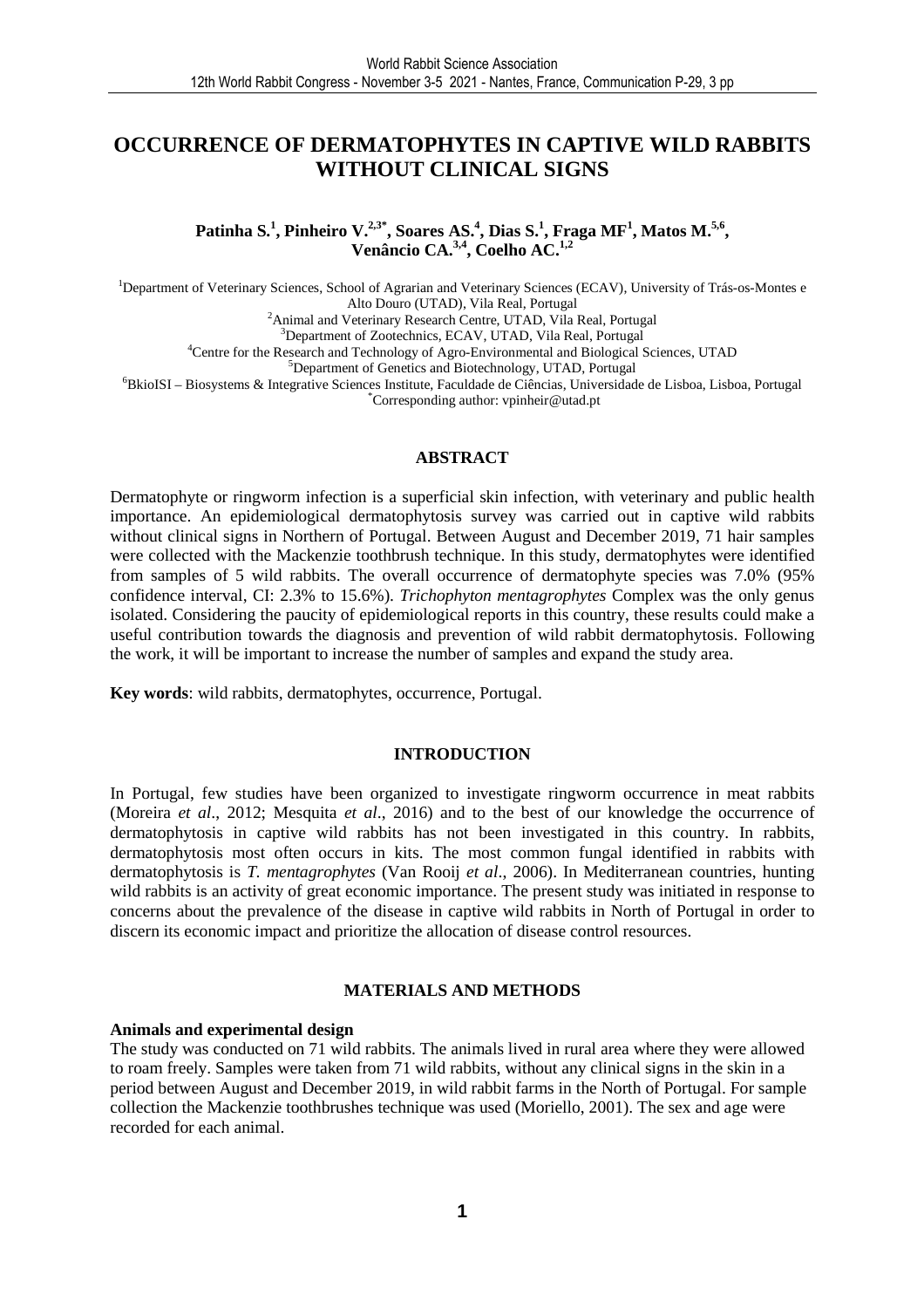### **Microbiological Analyses**

Individually human toothbrushes were used for each rabbit. Each toothbrush was longitudinally combed for 1 min over the hair coat of each animal, starting from the head, followed by the neck, dorsum, trunk, ventrum, limbs and tail. After specimen collection, the toothbrushes were placed in new self - sealing plastic bags and submitted to the Medical Mycology Laboratory of the University of Trás-os-Montes and Alto Douro. The toothbrush was pressed onto the surface of the agar for 1 min.

Cultures were performed on DTM (Liofilchem) (formula per litre: soy peptone 11 g; glucose 10 g; cycloheximide 0.5 g; gentamicin 0.1 g; pH 5.5; phenol red 0.2; agar 15 g). Plates were incubated at 27°C, and examined daily for two weeks. Fungal colonies were identified to species level based on their morphology and microscopic features.

### **RESULTS AND DISCUSSION**

Dermatophyte or ringworm infection is a superficial skin infection, with veterinary and public health importance. An epidemiological dermatophytosis survey was carried out in captive wild rabbits without clinical signs in North of Portugal. In this study, dermatophytes were identified from samples of 5 wild rabbits. Morphology was examined through light microscopic examination. All the studied isolates formed colonies in DTM and Potato Dextrose Agar with a velvety surface and yellowish pigmentation on the reverse. Isolates were identified as species of the *Trichophyton mentagrophytes* Complex based on the production of numerous spherical to pyriform microconidia and multiseptate macroconidia with cigar to club-shaped. The overall occurrence of dermatophyte species was 7.0% (95% confidence interval, CI: 2.3% to 15.6%) (Table 1; Figure1).

| <b>Variables</b> | <b>Sex</b> | Age   | Days to obtain<br>visible colonies | Number of<br>colonies |  |
|------------------|------------|-------|------------------------------------|-----------------------|--|
| Sample number    |            |       |                                    |                       |  |
|                  | Male       | Adult | 12                                 |                       |  |
|                  | Male       | Young |                                    |                       |  |
| 19               | Male       | Adult |                                    |                       |  |
| 15               | Female     | Young |                                    |                       |  |
| 21               | Female     | Young |                                    |                       |  |

| Table 1: Characterization of rabbits with positive culture. |  |  |
|-------------------------------------------------------------|--|--|
|                                                             |  |  |

. This study also showed the diagnostic utility of fungal culture using the toothbrush technique. The isolates in our study were identified as *T. mentagrophytes* Complex on phenotypic examination.

Previous studies showed that the zoophilic dermatophyte *Trichophyton mentagrophytes* Complex was also the most frequent genus isolated from rabbits (Van Rooij *et a*l., 2006; Moreira *et al*., 2012). An understanding of dermatophytosis epidemiology in captive wild rabbits is of public health concerns to reduce the spread of zoophilic fungal infections to humans and to other animals (Mesquita *et al*., 2016).



**Figure 1**: Colony of *Trichophyton mentagrophytes* in DTM

#### **CONCLUSIONS**

The results confirm the presence of dermatophytes in asymptomatic wild rabbits and support the need for new strategies and approaches used in the control of dermatophytosis infection in captive wild rabbits.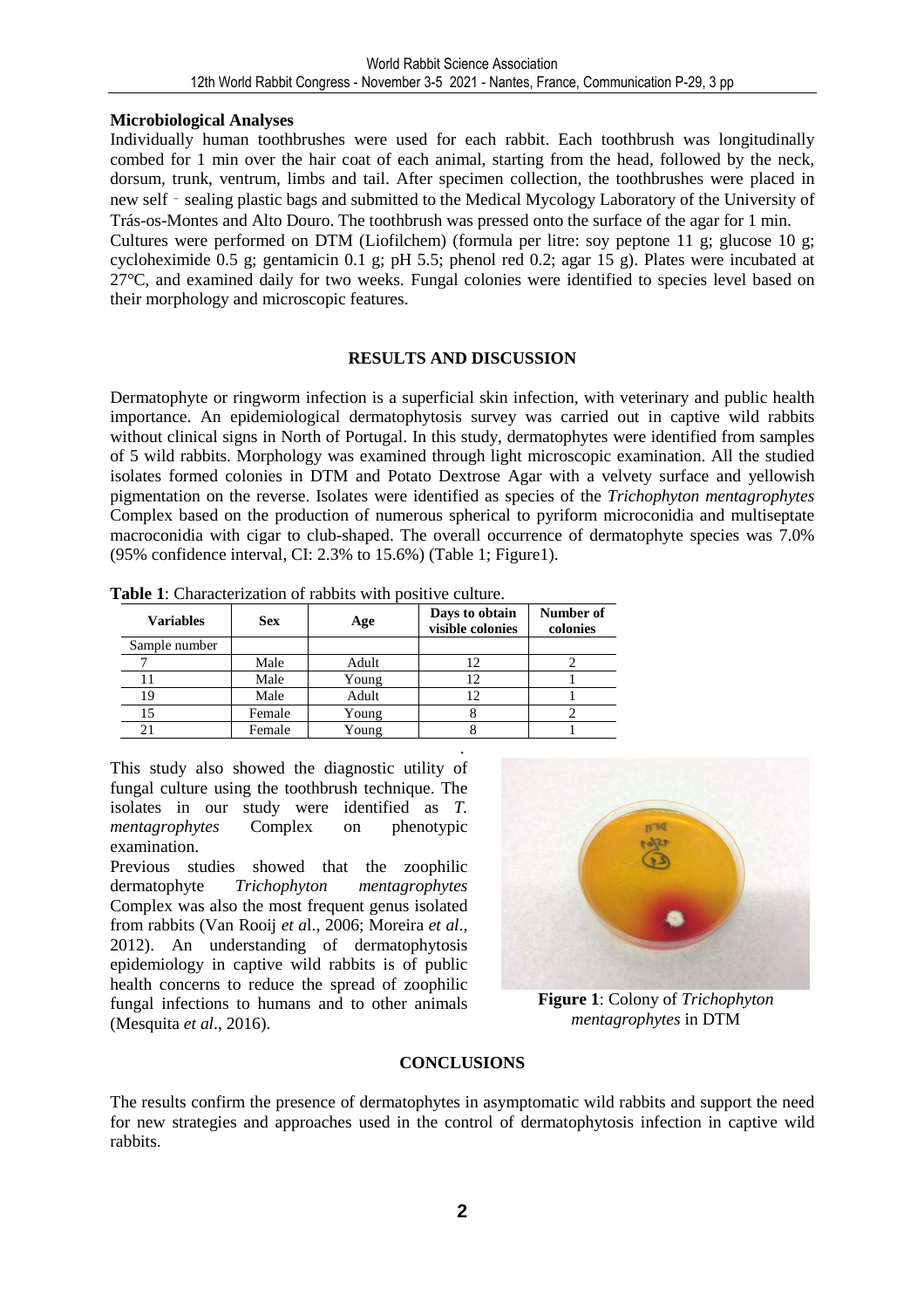#### **ACKNOWLEDGEMENTS**

This work was funded by the project UIDB/CVT/00772/2020 supported by the Portuguese Science and Technology Foundation (FCT).

#### **REFERENCES**

Moriello K.A. 2001. Diagnostic techniques for dermatophytosis. *Clin Tech Small Anim Pract*., *16, 219– 224.* 

- Van Rooij P., Detandt M., Nolard N. 2006. *Trichophyton mentagrophytes* of rabbit origin causing family incidence of kerion: an environmental study. *Mycoses, 49, 426-430.*
- Moreira F., Miranda A., Pinto M.L., Coelho A.M., Matos M., Monteiro J., Coelho A.C. 2012. Epidemiological survey of dermatophytosis in meat rabbits with alopecia in Portugal. *World Rabbit Sci., 20, 43-48.*
- Mesquita J.R., Vasconcelos-Nóbrega C., Oliveira J., Coelho C., Vala H., Fratti M., Arabatzis M., Velegraki A., Michel M. 2016. Epizootic and epidemic dermatophytose outbreaks caused by *Trichophyton mentagrophytes* from rabbits in Portugal, 2015. *Mycoses, 59, 668-673.*